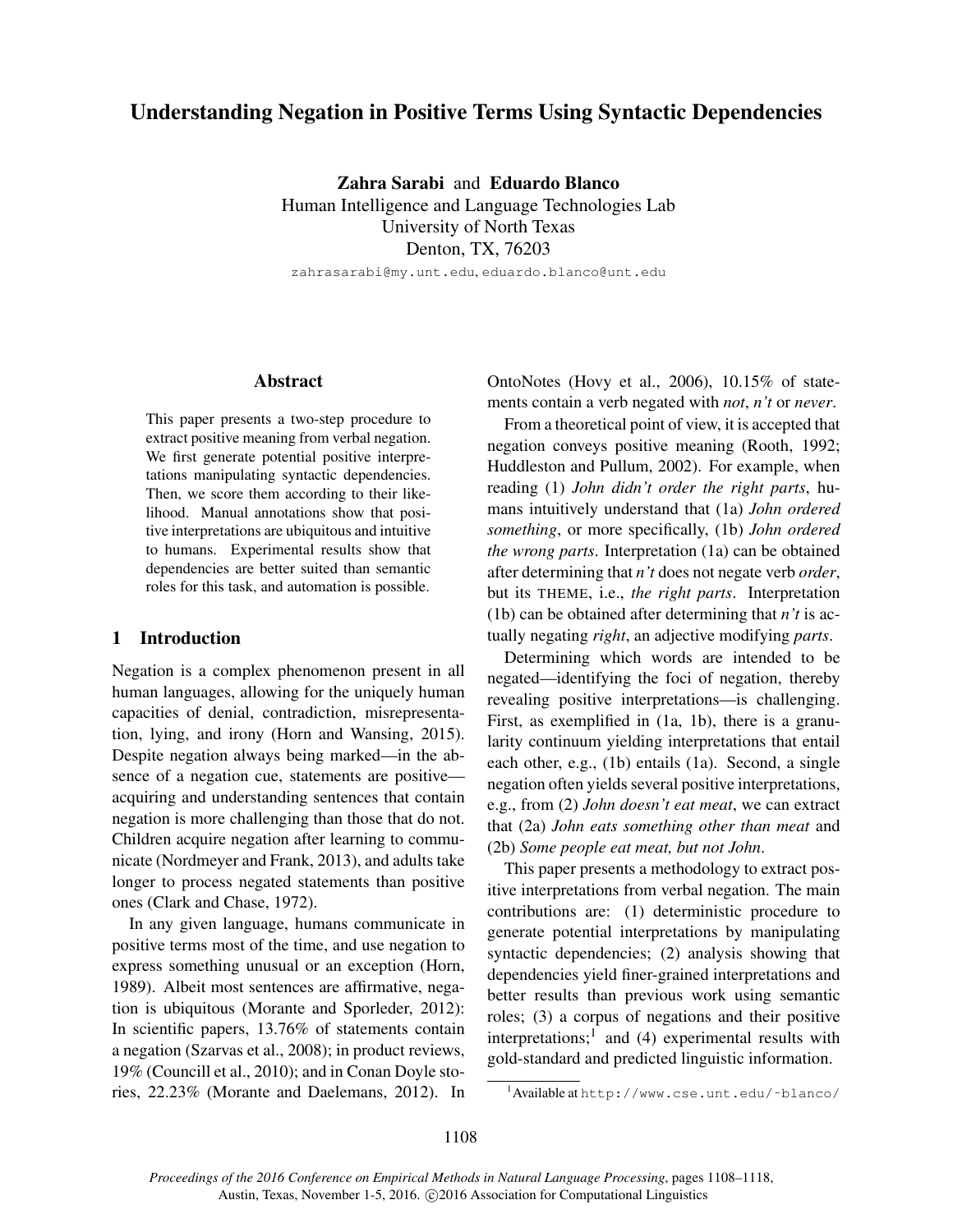# 2 Terminology, Scope and Focus

Negation is well-understood in grammars, which detail the valid ways to form a negation (Quirk et al., 2000; van der Wouden, 1997). Negation can be expressed by verbs (e.g., *avoid* running), nouns (e.g., the *absence* of evidence), adjectives (e.g., it is *pointless*), adverbs (e.g., I *never* tried Persian food before), prepositions (e.g., you can exchange it *without* a problem), determiners (e.g., the new law has *no* direct implications), pronouns (e.g., *nobody* will keep election promises), and others. In this paper, we focus on verbal negation, i.e., when the negation mark—usually an adverb such as *never* and *not*—is grammatically associated with a verb.

Positive Interpretations. In philosophy and linguistics, it is generally accepted that negation conveys positive meaning (Horn, 1989). This positive meaning ranges from implicatures, i.e., what is suggested in an utterance even though neither expressed nor strictly implied (Blackburn, 2008), to entailments. Other terms used in the literature include implied meanings (Mitkov, 2005), implied alternatives (Rooth, 1985) and semantically similars (Agirre et al., 2013). We do not strictly fit into any of this terminology, we reveal positive interpretations as intuitively done by humans when reading text.

#### 2.1 Scope and Focus

From a theoretical perspective, it is accepted that negation has scope and focus, and that the focus not just the scope—yields positive interpretations (Horn, 1989; Rooth, 1992; Taglicht, 1984). Scope is "the part of the meaning that is negated" and focus "the part of the scope that is most prominently or explicitly negated" (Huddleston and Pullum, 2002).

Consider the following statement in the context of the recent refugee crisis: (2) *Mr. Haile was* not *looking for heaven in Europe*. By definition, scope refers to "all elements whose individual falsity would make the negated statement strictly true", and focus is "the element of the scope that is intended to be interpreted as false to make the overall negative true" (Huddleston and Pullum, 2002). The falsity of any of the truth conditions below makes statement (2) true, thus the scope of the negation is (2a–2d):

2a. Somebody was looking for something somewhere. [verb *looking*]

- 2b. Mr. Haile was looking for something somewhere. [AGENT of looking, *Mr. Haile*]
- 2c. Somebody was looking for heaven somewhere. [THEME of looking, *heaven*]
- 2d. Somebody was looking for something in Europe. [LOCATION of looking, *in Europe*]

Determining the focus is almost always more challenging than the scope. The challenge relies on determining which of the truth conditions (2a–2d) is intended to be interpreted as false to make the negated statement true: all of them qualify, but some are more likely. A natural reading of statement (2) suggests that *Mr. Haile was looking for something (a regular life, a job, etc.) in Europe, but not heaven*. Determining that the focus is *heaven*, i.e., that everything in statement (2) is positive except the THEME of *looking*, is the key to reveal the intended positive interpretation. Note that scope on its own does not identify positive interpretations, and other foci yield unlikely positive interpretations, e.g., *Mr. Haile was looking for heaven somewhere, but not in Europe*.

It is worth noting that while scope is defined from a logical standpoint, in most negations there are several possible foci and corresponding positive interpretations. For example, given (3) *Most jobs now don't last for decades*, the following are valid positive interpretations: (3a) *Few jobs now last for decades*, (3b) *Most jobs in the past lasted for decades*, and (3c) *Most jobs now last for a few years*. Granularity of Focus. The definition of focus does not provide guidelines about identifying the element of the scope that is the focus. The larger the focus, the more generic the corresponding positive interpretation; and the smaller the focus, the more specific the corresponding positive interpretation. Let us consider statement (3) again. A possible focus is *Most jobs*, yielding the positive interpretation *Something now lasts for decades, but not most jobs*. Another possible focus is *Most*, yielding the interpretation *Few (not most) jobs now last for decades*. We argue that the latter is preferable, as it yields a more specific interpretation and it entails the former: if some jobs last for decades, then something lasts for decades, but not the other way around.

We use the term *coarse-grained focus* to refer to foci that include *all* tokens belonging to an argument of a verb (e.g., *Most Jobs* above), and *fine-grained focus* to refer to foci that do not (e.g., *Most* above).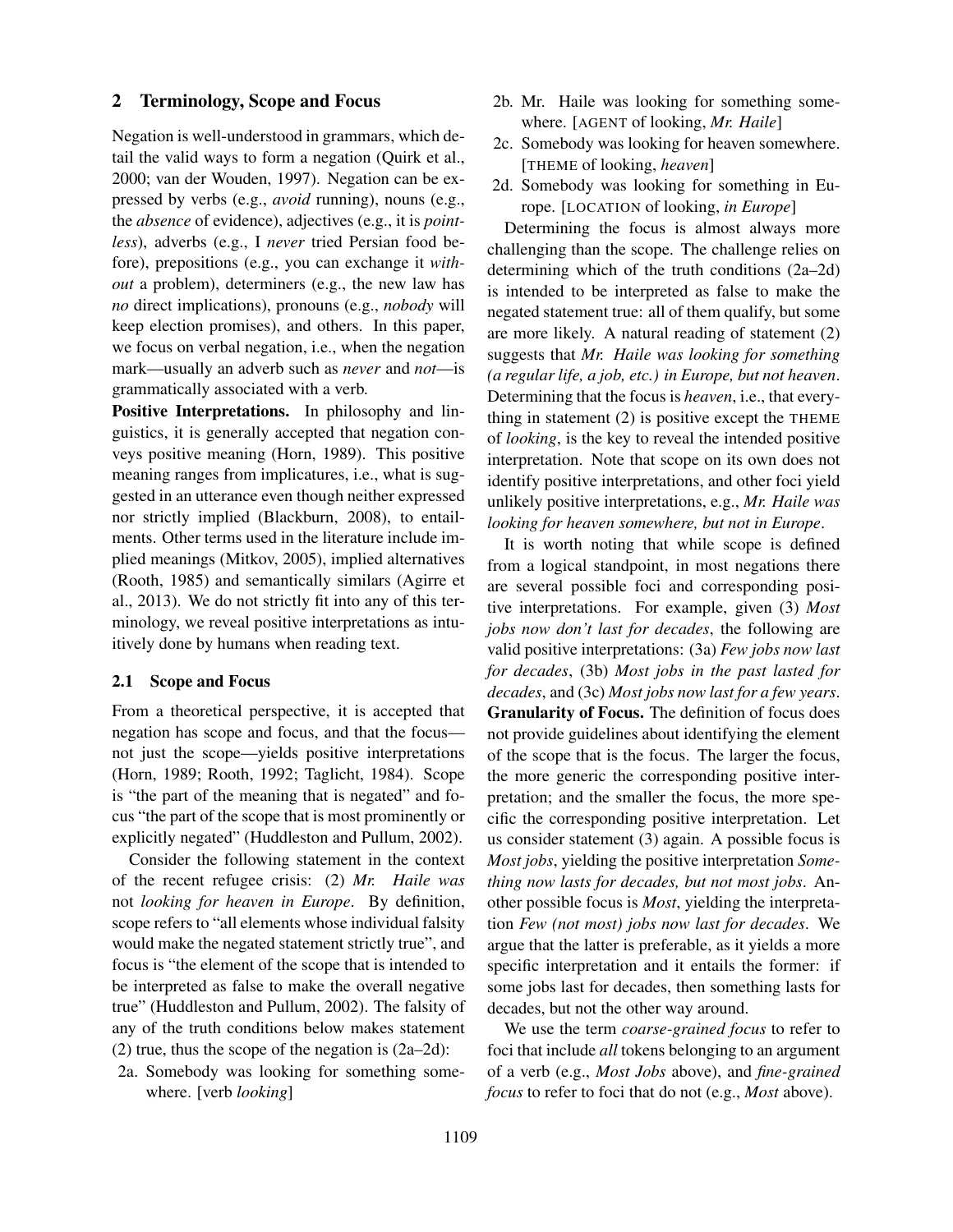# 3 Previous Work

Within computational linguistics, approaches to process negation are shallow, or target scope and focus detection. Popular semantic representations such as semantic roles (Palmer et al., 2005; Baker et al., 1998) or AMR (Banarescu et al., 2013) do not reveal the positive interpretations we target in this paper. Shallow approaches are usually application-specific. In sentiment and opinion analysis, negation has been reduced to marking as negated all words between a negation cue and the first punctuation mark (Pang et al., 2002), or within a five-word window of a negation cue (Hu and Liu, 2004). The examples throughout this paper show that these techniques are insufficient to reveal implicit positive interpretations.

# 3.1 Scope Annotations and Detection

Scope of negation detection has received a lot of attention, mostly using two corpora: BioScope in the medical domain (Szarvas et al., 2008) and CD-SCO (Morante and Daelemans, 2012). BioScope annotates negation cues and linguistic scopes exclusively in biomedical texts. CD-SCO annotates negation cues, scopes, and negated events or properties in selected Conan Doyle stories.

There have been several supervised proposals to detect the scope of negation using BioScope and CD-SCO (Özgür and Radev, 2009; Øvrelid et al., 2010). Automatic approaches are mature (Abu-Jbara and Radev, 2012): F-scores are 0.96 for negation cue detection, and 0.89 for negation cue and scope detection (Velldal et al., 2012; Li et al., 2010). Fancellu et al. (2016) present the best results to date using CD-SCO, and analyze the main sources of errors. Outside BioScope and CD-SCO, Reitan et al. (2015) present a negation scope detector for tweets, and show that it improves sentiment analysis. As shown in Section 2, scope detection is insufficient to reveal positive interpretations from negation.

# 3.2 Focus Annotation and Detection

While focus of negation has been studied for decades in philosophy and linguistics (Section 2), corpora and automated tools are scarce. Blanco and Moldovan (2011) annotate focus of negation in the 3,993 negations marked with ARGM-NEG semantic role in PropBank (Palmer et al., 2005). Their annotations, PB-FOC, were used in the \*SEM-2012 Shared Task (Morante and Blanco, 2012). Their guidelines require annotators to choose as focus the semantic role that "is most prominently negated" or the verb. If several roles may be the focus, they prioritize "the one that yields the most meaningful implicit [positive] information", but do not specify what *most meaningful* means. Their approach has 2 limitations. First, because they select one focus per negation, they only extract one positive interpretation per negation. Second, because they select as focus a semantic role, they only consider coarsegrained foci. Consider again statement (3) from Section 2.1. By design, their approach is limited to extract a single interpretation even though interpretations (3a–3c) are valid. Similarly, their approach is limited to select as focus *Most jobs*—all tokens belonging to a semantic role—although *Most* yields a "more meaningful" interpretation: *Something now lasts for decades* (generic, worse) vs. *Few jobs now last for decades* (specific, better).

Blanco and Sarabi (2016) present a complimentary approach to extract and score several positive interpretations from a single verbal negation. Their methodology is grounded on semantic roles and does not consider fine-grained foci. In this paper, we improve upon their work: we extract both coarse- and fine-grained interpretations, and also extract several interpretations from one negation.

Anand and Martell (2012) reannotate PB-FOC and argue that positive interpretations arising from scalar implicatures and neg-raising predicates should be separated from those arising from focus detection. They argue that 27.4% of negations with a focus annotated in PB-FOC do not have one. In this paper, we are not concerned about annotating foci per se, but about extracting positive interpretations from negation, as intuitively done by humans.

Automatic systems to detect the focus of negation yield modest results. Blanco and Moldovan (2011) obtain an accuracy of 65.5 using supervised learning and features derived from gold-standard linguistic information. With predicted linguistic information, Rosenberg and Bergler (2012) report an Fmeasure of 58.4 using 4 linguistically sound heuristics, and Zou et al. (2014) an F-measure of 65.62 using contextual discourse information. Blanco and Sarabi (2016) obtain Pearson correlation of 0.642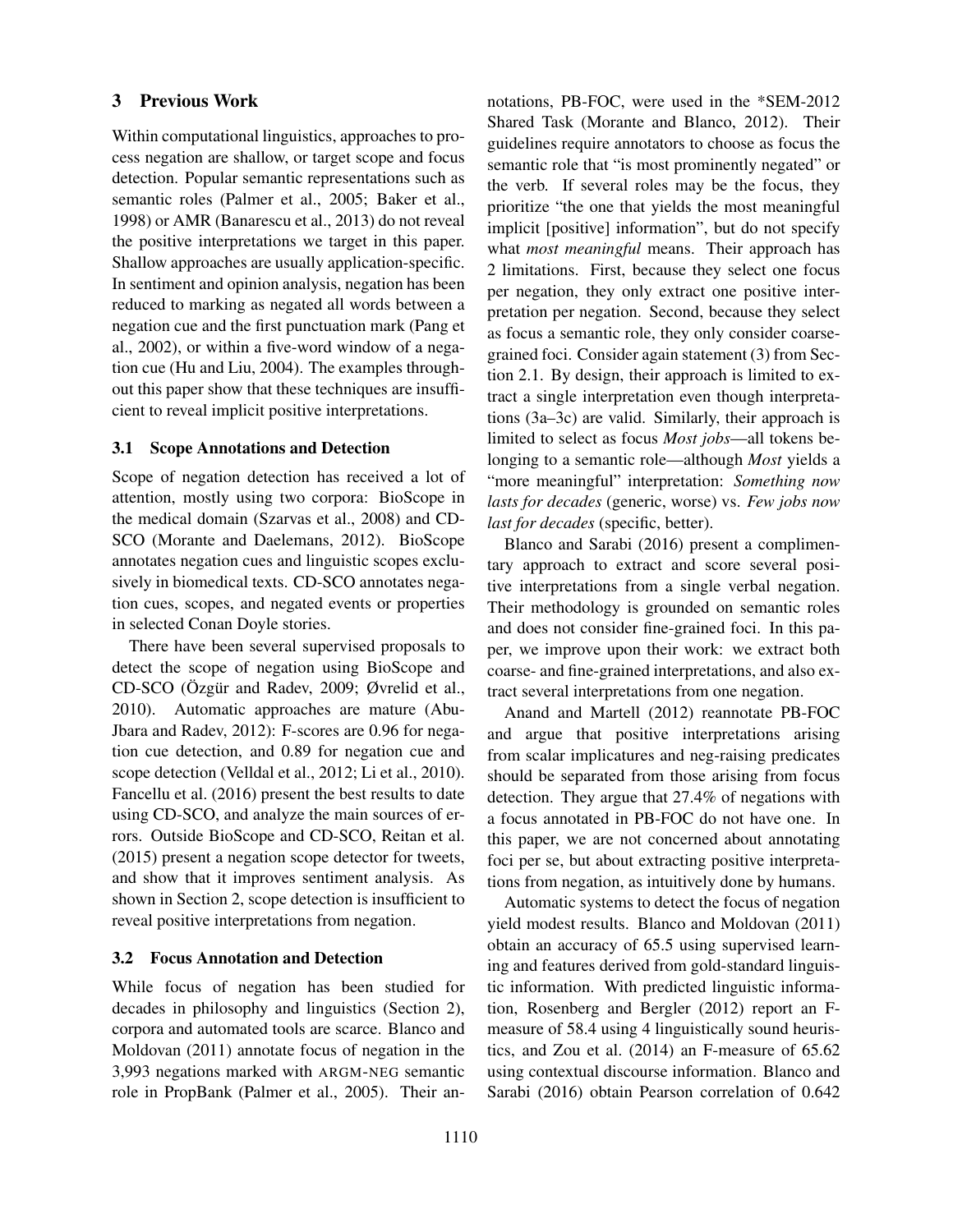ranking coarse-grained interpretations. Unlike the work presented here, none of these systems extract fine-grained interpretations from a single negation.

# 4 Corpus Creation

Our goal is to create a corpus of negations and their positive interpretations. We put a strong emphasis on automation and simplicity. First, we deterministically generate potential positive interpretations from verbal negations by manipulating syntactic dependencies (Section 4.1). Second, we ask annotators to score potential positive interpretations (Section 4.2). Positive interpretations and their scores are later used to learn models to rank potential interpretations automatically (Section 6). Generating potential interpretations deterministically prior to scoring them proved very beneficial. After pilot experiments, it became clear that asking annotators to propose positive interpretations complicates the annotation effort (lower agreements) as well as learning.

We decided to work on top of OntoNotes (Hovy et al.,  $2006$ <sup>2</sup> instead of plain text or other corpora for several reasons. First, OntoNotes includes gold linguistic annotations such as part-of-speech tags, parse trees and semantic roles. Second, unlike BioScope, CD-SCO and PB-FOC (Section 3.2), OntoNotes includes sentences from several genres, e.g., newswire, broadcast news and conversations, magazines, the web. We transformed the parse trees in OntoNotes into syntactic dependencies using Stanford CoreNLP (Manning et al., 2014).

# 4.1 Manipulating Syntactic Dependencies to Generate Potential Positive Interpretations

OntoNotes contains 63,918 sentences. Annotating all positive interpretations from all negations is outside the scope of this paper. Instead, we target selected representative negations.

Selecting Negations. We first select all verbal negations by retrieving all tokens whose syntactic head is a verb and dependency type neg.<sup>3</sup> Then, we discard negations from sentences that contain two negations, conditionals, commas or questions. Finally, we discard negations if the negated verb is *to be* or it does not have a subject (dependency *nsubj* or *nsubjpass*). Converting Negated Statements into their positive counterparts. We apply 3 steps inspired after the grammatical rules to form negation detailed by Huddleston and Pullum (2002, Ch. 9):

- 1. Remove the negation mark by deleting the token with syntactic dependency neg.
- 2. Remove auxiliaries, expand contractions, and fix third-person singular and past tense. For example (before: after), *doesn't go*: *goes*, *didn't go*: *went*, *won't go*: *will go*. We loop through the tokens whose head is the negated verb with dependency aux, and use a list of irregular verbs and grammar rules to convert to thirdperson singular and past tense.
- 3. Rewrite negatively-oriented polarity-sensitive items. For example (before: after), *anyone*: *someone*, *any longer*: *still*, *yet*: *already*. *at all*: *somewhat*. We use the correspondences between negatively-oriented and positively-oriented polarity-sensitive items by (Huddleston and Pullum, 2002, pp. 831).

Selecting Relevant tokens. Verbal negation often occurs in multi-clause sentences. In order to identify the relevant (syntactically negated) eventuality, we simplify the original statement by including only the negated verb and all tokens that are dependents of the verb, i.e., tokens reachable from the negated verb traversing dependencies. For example, from *Individuals familiar with the Justice Department's policy said that Justice officials hadn't any knowledge of the IRS's actions in the last week*, after getting the positive counterpart and selecting relevant tokens, we obtain *Justice officials had some knowledge of the IRS's actions in the last week*.

Generating Interpretations. Given the simplified positive counterpart, generating all combinations of tokens as potential foci would result in  $2<sup>t</sup>$  potential positive interpretations for  $t$  tokens. To avoid a brute-force approach that generates many nonsensical potential interpretations, we define a procedure grounded on syntactic dependencies.

The main idea is to run a modified breadth-first traversal of the dependency tree to select subtrees that are potential foci. We start the traversal from the negated verb and stop it at depth 3, selecting as potential foci the subtrees rooted at all tokens except

<sup>&</sup>lt;sup>2</sup>We use the CoNLL-2011 Shared Task distribution (Pradhan et al., 2011), http://conll.cemantix.org/2011/

<sup>&</sup>lt;sup>3</sup>The Stanford manual describes and exemplifies all syntactic dependencies (de Marneffe and Manning, 2008).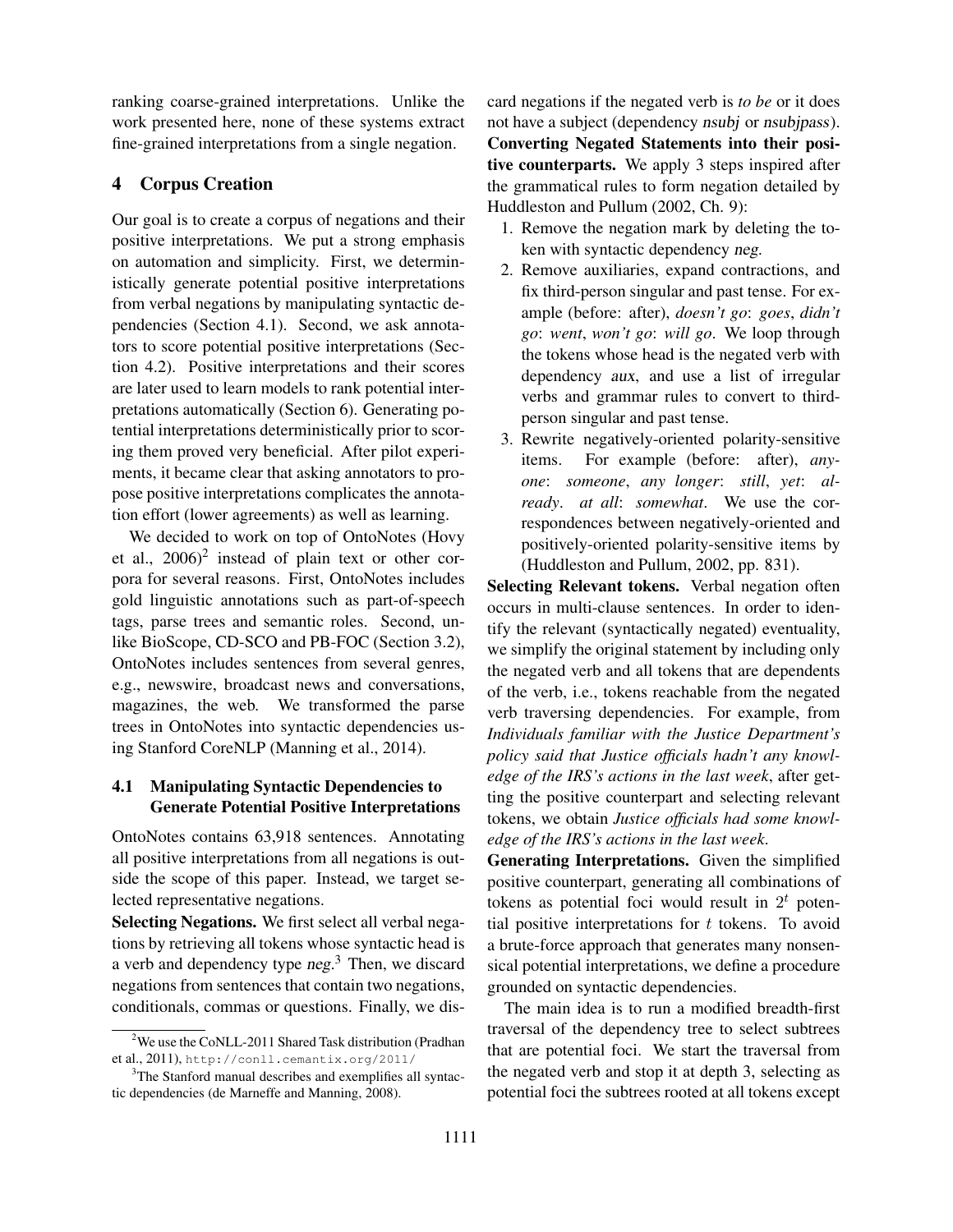| The<br>report   | claims                                                                                     | that           | punct<br>ccomp<br>mark<br>nsubj<br>dobi<br>∤aux<br>det<br>neg<br>amoo<br>underclass<br>those<br>youth<br>opportunities<br>do<br>have<br>n <sup>2</sup>  |  |  |  |  |
|-----------------|--------------------------------------------------------------------------------------------|----------------|---------------------------------------------------------------------------------------------------------------------------------------------------------|--|--|--|--|
|                 | Negated statement: The report claims that underclass youth don't have those opportunities. |                |                                                                                                                                                         |  |  |  |  |
| Positive        | Step 1                                                                                     |                | The report claims that underclass youth do have those opportunities.                                                                                    |  |  |  |  |
| counterpart     | Step 2<br>Step 3                                                                           |                | The report claims that underclass youth have those opportunities.<br>The report claims that underclass youth have those opportunities. (idem)           |  |  |  |  |
| Relevant tokens | Underclass youth have those opportunities.                                                 |                |                                                                                                                                                         |  |  |  |  |
|                 | Underclass youth [some verb] those opportunities, but not have.<br>coarse<br>none          |                |                                                                                                                                                         |  |  |  |  |
| Potential       | nsubj<br>amod                                                                              | coarse<br>fine | [Some people] have those opportunities, but not Underclass youth.<br>[Some adjective] youth have those opportunities, but not <i>Underclass youth</i> . |  |  |  |  |
| positive        | Underclass [some people] have those opportunities, but not Underclass youth.               |                |                                                                                                                                                         |  |  |  |  |
| interpretations | dobj                                                                                       | coarse         | Underclass youth have [something], but not those opportunities.                                                                                         |  |  |  |  |
| fine<br>det     |                                                                                            |                | Underclass youth have [some] opportunities, but not those opportunities.                                                                                |  |  |  |  |
|                 | dobi                                                                                       | fine           | Underclass youth have those [something], but not those opportunities.                                                                                   |  |  |  |  |

Table 1: Negated statement and syntactic dependencies (top), and automatically generated positive counterpart and potential positive interpretations (bottom). For potential interpretations, we include the dependency from the focus to the rest of the interpretation.

those whose syntactic dependency is aux, auxpass or punct (auxiliary, passive auxiliary and punctuation). Additionally, we discard potential foci that consist only of (1) the determiners *the*, *a* and an, or (2) a single token with part-of-speech tag TO, CC, UH, POS, XX, IN, WP or dependency relation prt. These rules were defined after manually observing several examples and concluding that the corresponding positive interpretation was useless. For example, from the negated statement *And our credit standards haven't changed one iota*, we avoid generating the useless potential interpretation *Our credit standards X changed one iota, but not have changed.* (focus would be *have*, with dependency aux). Similarly, from *It is not supported by the text or history of the Constitution*, we avoid generating potential interpretation *It is supported by X text or history of the Constitution, but not by the text or history of the Constitution* (focus would be *the*); and from *You don't want to get yourself too upset about these things*, potential interpretation *You want X get yourself too upset about these things, but not to get* (focus would be *to*, with part-of-speech tag TO).

Once potential foci are selected, we generate positive interpretations by rewriting each focus with "someone/some people/something/etc." and appending "but not text of focus" at the end. Additionally, if the first token of the focus is a preposition, we include it to improve readability, e.g., *didn't*

#### *leave [by noon]*: *left by sometime, but not by noon*.

Note that potential interpretations obtained from foci that are direct syntactic dependents of the negated verb are coarse-grained interpretations, and the rest are fine-grained interpretations. Table 1 exemplifies the procedure step by step.

# 4.2 Scoring Potential Positive Interpretations

After generating potential positive interpretations automatically, we asked annotators to score them. Annotators had access to the original negated sentence, the previous and next sentence as context, and one potential positive interpretation at a time. The interface asked *Given the three sentences [previous sentence, negated sentence and next sentence] above, do you think the statement [positive interpretation] below is true?* Annotators were forced to answer with a score from 0 to 5, where 0 means *absolutely disagree* and 5 means *absolutely agree*. We did not provide descriptions for intermediate scores or use categorical labels. This simple guidelines were sufficient to reliably score plausible positive interpretations automatically generated (Section 5).

# 5 Corpus Analysis

The procedure described in Section 4.1 generates 9729 potential positive interpretations (5865 coarsegrained and 3864 fine-grained) from 1671 verbal negations. Out of all these potential positive interpretations, we annotate 1700 (1008 coarse- and 692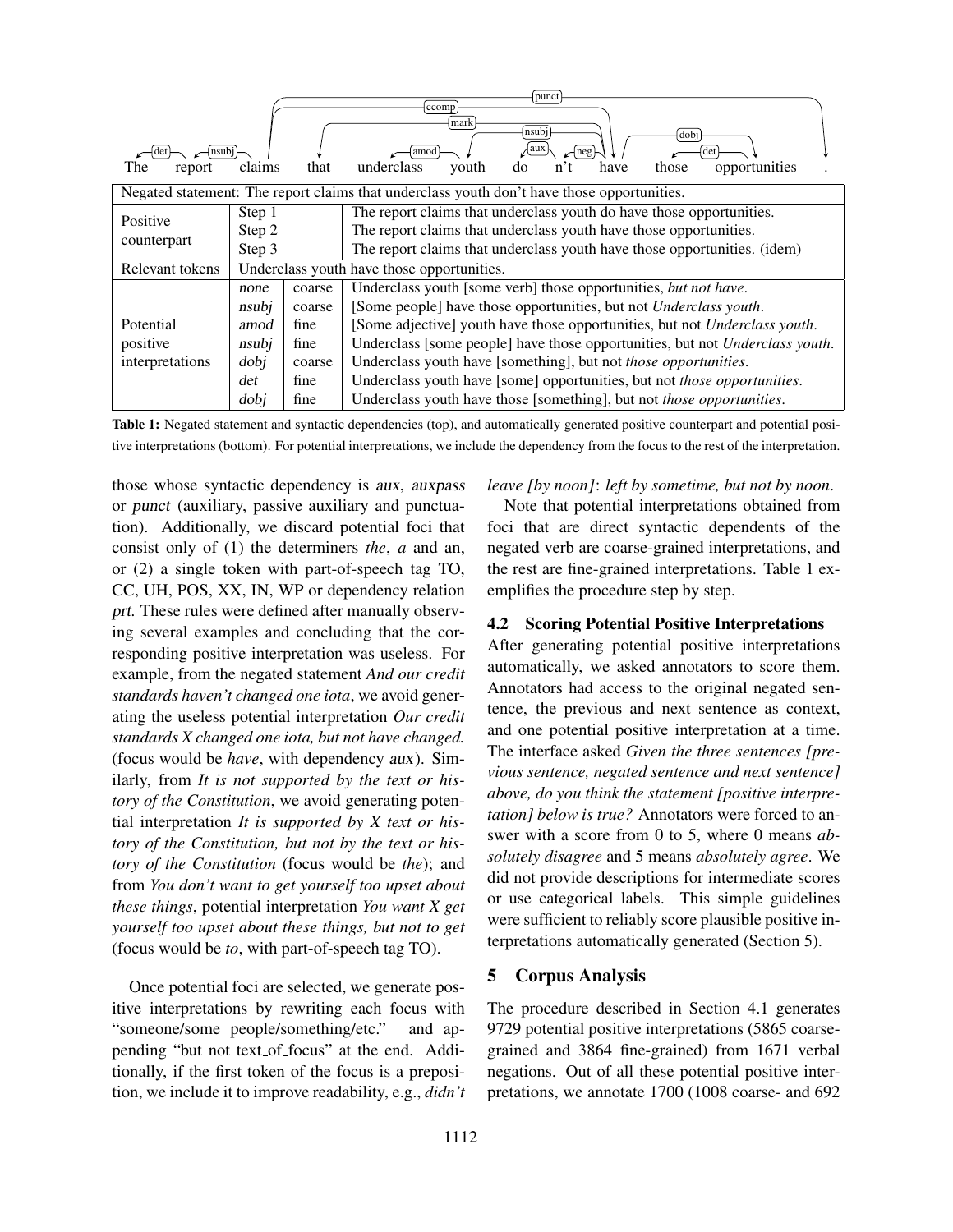|                | Negated statement, context if relevant to determining scores, and all positive interpretations           | Score                       |  |  |  |
|----------------|----------------------------------------------------------------------------------------------------------|-----------------------------|--|--|--|
|                | Context, previous statement: You're not giving me enough benefits.                                       |                             |  |  |  |
|                | Negated Statement: You're not paying me for my overtime work.                                            |                             |  |  |  |
|                | Context, next statement: Well I think the Walton family does take it personally.                         |                             |  |  |  |
|                | - Int. 1.1 [coarse, root]: You're [some verb] me for my overtime work, but not <i>paying</i> .           | 4                           |  |  |  |
|                | - Int. 1.2 [coarse, nsubj]: [Some people]'re paying me for my overtime work, but not you.                | $\Omega$                    |  |  |  |
|                | - Int. 1.3 [coarse, dobj]: You're paying [somebody] for my overtime work, but not me.                    |                             |  |  |  |
|                | - Int. 1.4 [coarse, prep]: You're paying me for [something], but not for my overtime work.               |                             |  |  |  |
|                | - Int. 1.5 [fine, poss]: You're paying me for [somebody's] overtime work, but not for my overtime work.  | $\Omega$                    |  |  |  |
|                | - Int. 1.6 [fine, nn]: You're paying me for my [some adjective] work, but not for my overtime work.      |                             |  |  |  |
|                | - Int. 1.7 [fine, pobj]: You're paying me for my overtime [something] but not for my overtime work.      | $\Omega$                    |  |  |  |
|                | Negated Statement: Those concerns aren't expressed in public.                                            |                             |  |  |  |
|                | - Int. 2.1 [coarse, root]: Those concerns are [some verb] in public, but not <i>expressed</i> .          |                             |  |  |  |
| $\overline{c}$ | - Int. 2.2 [coarse, nsubjpass]: [Some things] are expressed in public, but not <i>Those concerns</i> .   |                             |  |  |  |
|                | - Int. 2.3 [fine, nsubjpass]: Those [some noun] are expressed in public, but not <i>Those concerns</i> . | $\mathcal{D}_{\mathcal{L}}$ |  |  |  |
|                | - Int. 2.4 [fine, det]: [Some] concerns are expressed in public but, not <i>Those concerns</i> .         |                             |  |  |  |
|                | - Int. 2.5 [coarse, prep]: Those concerns are expressed in [somewhere], but not in public.               | 5                           |  |  |  |

Table 3: Negated statements, all potential positive interpretations automatically generated and their manually assigned scores.

| Dependency | #     | $\%$    | Mean | <b>SD</b> |
|------------|-------|---------|------|-----------|
| nsubj      | 358   | 21.13%  | 3.36 | 1.47      |
| dobi       | 237   | 14.05%  | 3.73 | 1.57      |
| pobj       | 178   | 10.51%  | 3.48 | 1.59      |
| ccomp      | 125   | 7.29%   | 3.29 | 1.77      |
| advmod     | 108   | 6.39%   | 3.33 | 1.59      |
| xcomp      | 90    | 5.28%   | 3.92 | 1.50      |
| amod       | 67    | 3.96%   | 4.08 | 1.29      |
| conj       | 40    | 2.38%   | 2.80 | 1.60      |
| advcl      | 40    | 2.32%   | 2.84 | 1.80      |
| nsubjpass  | 35    | 2.17%   | 3.63 | 1.51      |
| other      | 209   | 13.34%  | 2.9  | 1.7       |
| verb       | 213   | 12.5%   | 2.01 | 1.46      |
| A11        | 1.700 | 100.00% | 3.20 | 1.66      |

Table 2: Basic corpus analysis. For each dependency, we show the number of potential interpretations generated (#) and percentage (%), mean score and standard deviation.

fine-grained). Overall, the mean score is 3.20, and the standard deviation is 1.66. Table 2 shows basic statistics for potential foci, where *dependency* indicates the dependency from the potential focus to a token outside the potential focus. Most foci are nsubj, dobj and pobj, and the mean scores and standard deviation are similar for most dependencies.

Annotation Quality. In order to ensure annotation quality, we calculated Pearson correlation. Kappa and other measures designed for categorical labels are ill-suited for our annotations, since not all disagreements between numeric scores are the same, e.g., 4 vs. 5 should be counted as higher agreement, than 1 vs. 5. Overall Pearson correlation was 0.75.

### 5.1 Annotation Examples

Table 3 presents 2 statements that contain verbal negation, the list of positive interpretations automatically generated and the annotated scores.

Example (1) is a simple negated clause, yet we generate 7 potential positive interpretations and 3 of them receive high scores (4 or 5). Given *You're not paying me for my overtime work* and the previous statement, it is reasonable to believe that the author is in an employee-employer relationship, and the employer is not fair to the employee. Interpretations 1.1, 1.4 and 1.6 are implicit positive interpretations intuitively understood by humans when reading the original negated statement. Namely, Interpretation 1.1: *You (the employer) are nickel-and-diming me for my overtime work* (focus is *paying*), Interpretation 1.4: *You (the employer) are paying me for something* (focus is *my overtime work*), and Interpretation 1.6: *You (the employer) are paying me for my regular work* (focus is *overtime*). These interpretations show the benefits of fine-grained interpretations: Interpretation 1.6 is a refinement of Interpretation 1.4, and the former is more desirable than the latter as it reveals more specific positive knowledge. The remaining interpretations are legible, but do not make sense given the negated statement, e.g., interpretation 1.2: *Somebody (but not the employer) pays me for my overtime* (focus is *You*).

Example (2) is also a simple negated clause, and 4 out of 5 interpretations receive high scores, capturing valid positive meaning. Specifically, Interpreta-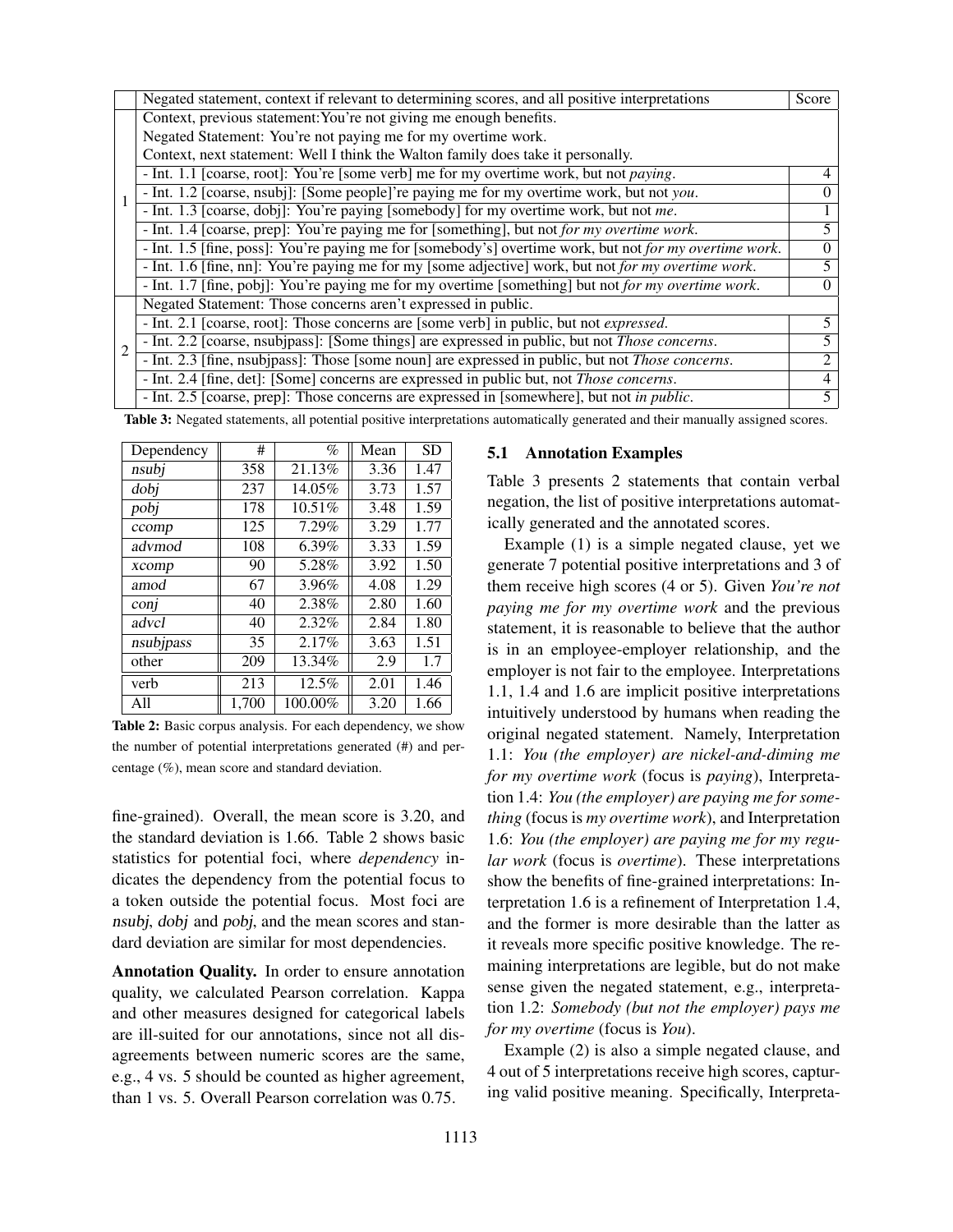| Type  | Name              | Description                                                              |  |  |
|-------|-------------------|--------------------------------------------------------------------------|--|--|
|       | neg_mark          | word form of negation mark                                               |  |  |
| Basic | verb              | word form and part-of-speech tag of verb                                 |  |  |
|       | coarse_or_fine    | flag indicating whether interpretation is coarse- or fine-grained        |  |  |
|       | syn_path_dep      | syntactic path from focus to verb (concatenation of dependencies)        |  |  |
| Path  | syn_path_pos      | syntactic path from focus to verb (concatenation of part-of-speech tags) |  |  |
|       | syn_path_last_dep | last syntactic dependency in syn_path_dep (direct dependent of verb)     |  |  |
|       | syn_path_last_pos | last part-of-speech tag in syn_path_pos (direct dependent of verb)       |  |  |
|       | focus_length      | number of words in subgraph chosen as focus                              |  |  |
|       | focus_first_word  | word form and part-of-speech tag of first word in focus                  |  |  |
|       | focus_last_word   | word form and part-of-speech tag of last word in focus                   |  |  |
| Focus | focus_direction   | flag indicating whether focus occurs before or after verb                |  |  |
|       | focus_head_word   | word form of head of focus                                               |  |  |
|       | focus_head_pos    | part-of-speech tag of head of focus                                      |  |  |
|       | focus_head_rel    | syntactic dependency of head of focus                                    |  |  |

Table 4: Features used to score potential positive interpretations automatically generated.

tion 2.1: *Those concerns are avoided in public* (focus is *expressed*), Interpretation 2.2: *Something is expressed in public* (focus is *Those concerns*), Interpretation 2.4: *Some concerns (but not problematic or secret concerns) are expressed in public* (focus is *Those*), and Interpretation 2.5: *Those concerns are expressed in private* (focus is *in public*).

# 5.2 Syntactic Dependencies vs. Semantic Roles

The procedure presented in Section 4.1 is not the first to generate potential positive interpretations from negation (Section 3.2). Our approach has 2 advantages with respect to those grounded on semantic roles (Blanco and Sarabi, 2016): (1) it generates both coarse- and fine-grained interpretations, and (2) learning to score interpretations is easier because state-of-the-art tools extract dependencies more reliably than semantic roles.

To support claim (1), we compare the interpretations generated with our procedure and previous work using semantic roles. 96.12% of interpretations generated using roles are also generated using syntactic dependencies. Also, using dependencies allow us to generate 67.9% of additional (finegrained) interpretations not obtainable with roles.

To support claim (2), we compare interpretations generated with gold and predicted linguistic information (roles or dependencies). The overlap with semantic roles is 70.1%, and with syntactic dependencies, 92.8%. Syntactic dependencies are thus better in a realistic scenario because they allow us to automatically generate (and score) most interpretations.

# 6 Supervised Learning to Score Potential Positive Interpretations

We follow a standard supervised machine learning approach. The 1,700 potential positive interpretations along with their scores become instances, and we divide them into training (80%) and test splits (20%) making sure that all interpretations generated from a sentence are assigned to either the training or test splits. Note that splitting instances randomly would not be sound: training with some interpretations generated from a negation, and testing with the rest of interpretations generated from the same negation would be an unfair evaluation.

We train a Support Vector Machine for regression with RBF kernel using scikit-learn (Pedregosa et al., 2011), which in turn uses LIBSVM (Chang and Lin, 2011). SVM parameters (C and  $\gamma$ ) were tuned using 10-fold cross-validation with the training set, and results are calculated using the test set.

#### 6.1 Feature Selection

Table 4 presents the full feature set. Features are relatively simple and characterize the verbal negation from which a potential interpretation was generated, as well as the interpretation per se, i.e., the dependency subgraph chosen as potential focus.

*Basic* features account for the negation mark, the negation verb (word form and part-of-speech tag) and a binary flag indicating whether we are scoring a coarse- or fine-grained interpretation.

*Path* features are derived from the syntactic path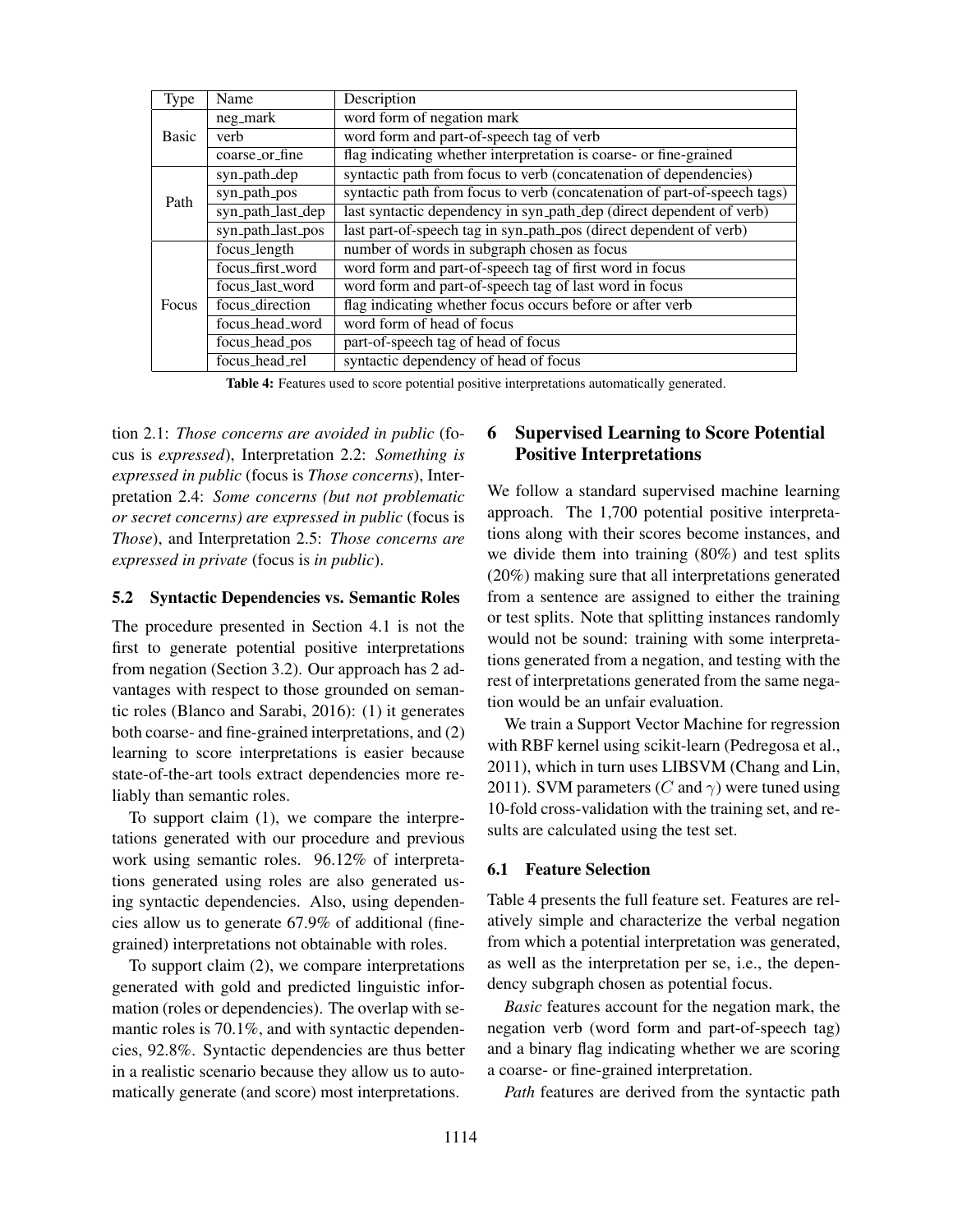| Features               | Gold     | Predicted |
|------------------------|----------|-----------|
| neg_mark               | $-0.109$ | $-0.077$  |
| basic                  | 0.033    | 0.026     |
| $basic + path$         | 0.474    | 0.482     |
| $basic + path + focus$ | 0.530    | 0.560     |

Table 5: Pearson correlations obtained with the test split. Results are provided using gold-standard and predicted linguistic information (part-of-speech tags and syntactic dependencies).

between the subgraph selected as focus and the verb. We include the actual path (concatenation of dependencies and up/down symbols), and the modified path using part-of-speech tags. Additionally, we also include the last dependency and part-of-speech tag, i.e., the ones closest to the verb in the path.

*Focus* features characterize the dependency subgraph chosen as focus to generate the potential interpretation. Specifically, we include the number of tokens, word form and part-of-speech tags of the first and last tokens, and whether the focus occurs before or after the verb. We also include features derived form the head of the focus, which we define as the token whose syntactic head is outside the focus. We include the word form and part-of-speech of the focus head, as well as its the dependency.

# 7 Experiments and Results

We report results obtained with several combinations of features in Table 5. We detail results obtained with features extracted from gold-standard and predicted linguistic annotations (part-of-speech tags and syntactic dependencies) as annotated in the *gold* and *auto* files from the CoNLL-2011 Shared Task release of OntoNotes (Pradhan et al., 2011). All models are trained with gold-standard linguistic annotations, and tested with either gold-standard or predicted linguistic annotations.

Testing with gold-standard POS tags and syntactic dependencies. Training with the word form of the negation mark is virtually useless, it yields a Pearson correlation of −0.109. *Basic* features (negation mark, verb and flag indicating coarseor fine-grained interpretation) are also ineffective to score potential interpretations (Pearson: 0.033). Including features derived from the syntactic *path* yields higher correlation, 0.474, even though these features only capture the syntactic relationship between the focus from which the interpretation was generated and the verb. Finally, adding *focus* features yields the best results (Pearson: 0.53,  $+11.8\%$ ).

Testing with predicted POS tags and syntactic dependencies. We selected 20% of positive interpretations in our corpus as test instances, totalling 379 interpretations (Section 6). When executing the procedure to generate potential interpretations (Section 4.1) with predicted linguistic information, however, we are unable to generate all of them due to incorrect and missing syntactic dependencies. Specifically, 352 of the 379 interpretations are generated (92.8%). While we do not generate 7.2% of instances, this percentage is substantially lower than previous work grounded on semantic roles (Section 5.2).

Pearson correlations with predicted linguistic information are calculated using the 352 instances that were also generated with gold dependencies (and thus assigned a score during the manual annotations). Correlations are slightly higher and follow a similar trend than the correlations obtained with gold-standard linguistic information. These results should be taken with a grain of salt: the test instances are not exactly the same, and the 352 test instances in this scenario are presumably easier to score than the remainder 27, as dependencies were predicted correctly.

## 8 Conclusions

Humans intuitively extract positive meaning from negation when reading text. This paper presents an automated procedure to generate potential positive interpretations from verbal negation, and score them according to their likelihood. Our procedure is grounded on syntactic dependencies, allowing us to extract fine-grained interpretations beyond semantic roles (67.9% additional interpretations). Additionally, because dependencies are extracted automatically more reliably than semantic roles, we generate 92.8% of all potential interpretations when using predicted linguistic information, as opposed to 70.1% with semantic roles.

On average, we generate 6.4 potential interpretations per verbal negation (coarse-grained: 3.8, finegrained: 2.6). Manual annotations show that potential interpretations are deemed likely. The mean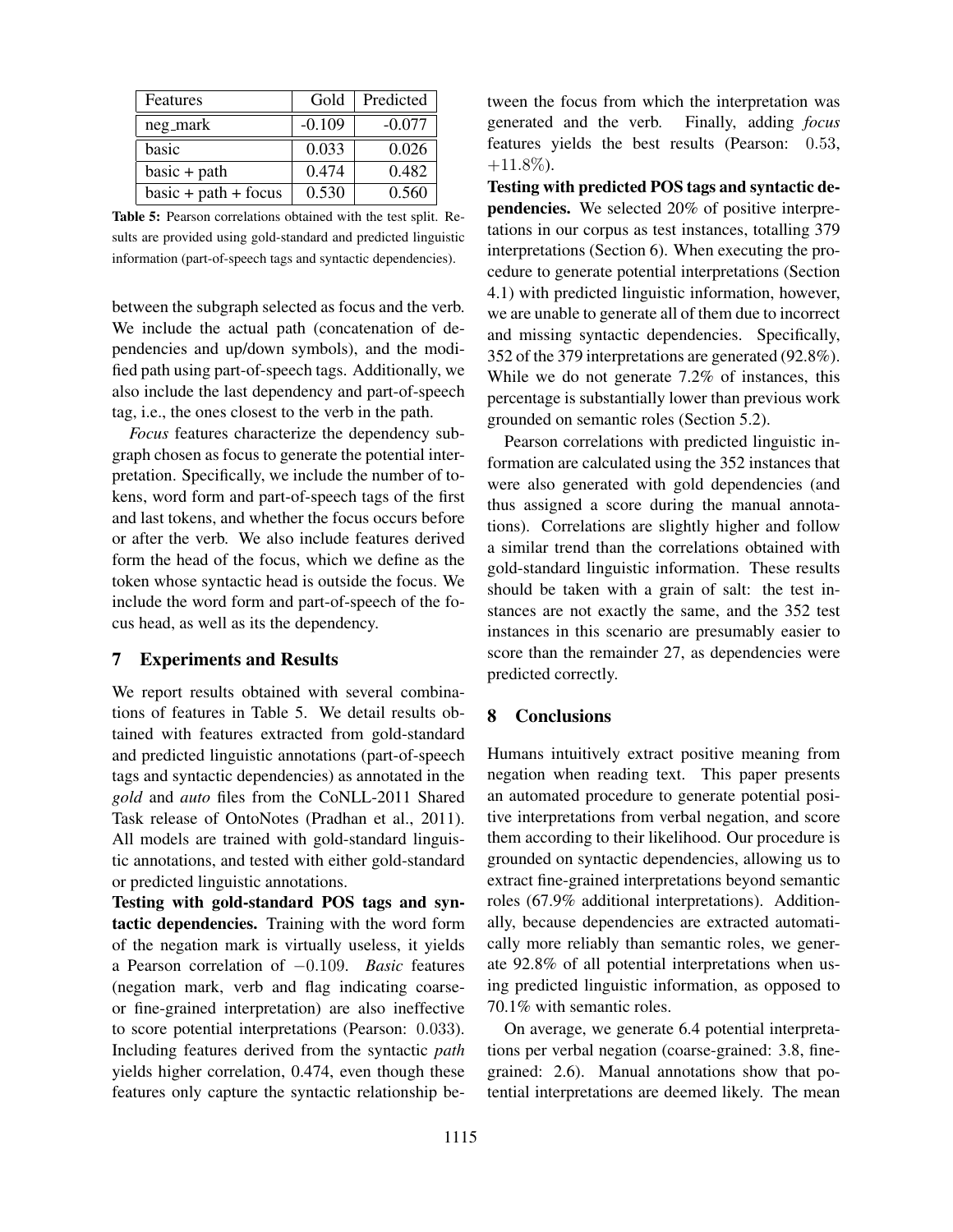score is 3.20 (out of 5.0), thus we extract a substantial amount of positive meaning.

The work presented in this paper is not tied to any existing semantic representation. While we rely heavily on syntactic dependencies, positive interpretations are generated in plain text, and they could be processed, along with the original negated statement, with any NLP pipeline.

# References

- Amjad Abu-Jbara and Dragomir Radev. 2012. Umichigan: A conditional random field model for resolving the scope of negation. In *Proceedings of the First Joint Conference on Lexical and Computational Semantics-Volume 1: Proceedings of the main conference and the shared task, and Volume 2: Proceedings of the Sixth International Workshop on Semantic Evaluation*, pages 328–334. Association for Computational Linguistics.
- Eneko Agirre, Daniel Cer, Mona Diab, Aitor Gonzalez-Agirre, and Weiwei Guo. 2013. \*sem 2013 shared task: Semantic textual similarity. In *Second Joint Conference on Lexical and Computational Semantics (\*SEM), Volume 1: Proceedings of the Main Conference and the Shared Task: Semantic Textual Similarity*, pages 32–43, Atlanta, Georgia, USA, June. Association for Computational Linguistics.
- Pranav Anand and Craig Martell. 2012. Annotating the focus of negation in terms of questions under discussion. In *Proceedings of the Workshop on Extra-Propositional Aspects of Meaning in Computational Linguistics*, ExProM '12, pages 65–69, Stroudsburg, PA, USA. Association for Computational Linguistics.
- Collin F. Baker, Charles J. Fillmore, and John B. Lowe. 1998. The Berkeley FrameNet Project. In *Proceedings of the 17th international conference on Computational Linguistics*, Montreal, Canada.
- Laura Banarescu, Claire Bonial, Shu Cai, Madalina Georgescu, Kira Griffitt, Ulf Hermjakob, Kevin Knight, Philipp Koehn, Martha Palmer, and Nathan Schneider. 2013. Abstract meaning representation for sembanking. In *Proceedings of the 7th Linguistic Annotation Workshop and Interoperability with Discourse*, pages 178–186, Sofia, Bulgaria, August. Association for Computational Linguistics.
- Simon Blackburn. 2008. *The Oxford Dictionary of Philosophy*. Oxford University Press.
- Eduardo Blanco and Dan Moldovan. 2011. Semantic representation of negation using focus detection. In *Proceedings of the 49th Annual Meeting of the Association for Computational Linguistics*, pages 581–589,

Portland, Oregon, USA, June. Association for Computational Linguistics.

- Eduardo Blanco and Zahra Sarabi. 2016. Automatic generation and scoring of positive interpretations from negated statements. In *Proceedings of the 2016 Conference of the North American Chapter of the Association for Computational Linguistics: Human Language Technologies*, pages 1431–1441, San Diego, California, June. Association for Computational Linguistics.
- Chih-Chung Chang and Chih-Jen Lin. 2011. Libsvm: A library for support vector machines. *ACM Trans. Intell. Syst. Technol.*, 2(3):27:1–27:27, May.
- H. H. Clark and W. G. Chase. 1972. On the process of comparing sentences against pictures. *Cognitive Psychology*, 3(3):472–517, July.
- Isaac Councill, Ryan McDonald, and Leonid Velikovich. 2010. What's great and what's not: learning to classify the scope of negation for improved sentiment analysis. In *Proceedings of the Workshop on Negation and Speculation in Natural Language Processing*, pages 51–59, Uppsala, Sweden, July. University of Antwerp.
- Marie-Catherine de Marneffe and Christopher D Manning. 2008. Stanford typed dependencies manual. Technical report, Technical report, Stanford University.
- Federico Fancellu, Adam Lopez, and Bonnie Webber. 2016. Neural networks for negation scope detection. In *Proceedings of the 54th Annual Meeting of the Association for Computational Linguistics (Volume 1: Long Papers)*, pages 495–504, Berlin, Germany, August. Association for Computational Linguistics.
- Laurence R. Horn and Heinrich Wansing. 2015. Negation. In Edward N. Zalta, editor, *The Stanford Encyclopedia of Philosophy*. Summer 2015 edition.
- Laurence R. Horn. 1989. *A natural history of negation*. Chicago University Press, Chicago.
- Eduard Hovy, Mitchell Marcus, Martha Palmer, Lance Ramshaw, and Ralph Weischedel. 2006. OntoNotes: the 90% Solution. In *NAACL '06: Proceedings of the Human Language Technology Conference of the NAACL, Companion Volume: Short Papers on XX*, pages 57–60, Morristown, NJ, USA. Association for Computational Linguistics.
- Minqing Hu and Bing Liu. 2004. Mining and summarizing customer reviews. In *KDD '04: Proceedings of the tenth ACM SIGKDD international conference on Knowledge discovery and data mining*, pages 168– 177, New York, NY, USA. ACM.
- Rodney D. Huddleston and Geoffrey K. Pullum. 2002. *The Cambridge Grammar of the English Language*. Cambridge University Press, April.
- Junhui Li, Guodong Zhou, Hongling Wang, and Qiaoming Zhu. 2010. Learning the Scope of Negation via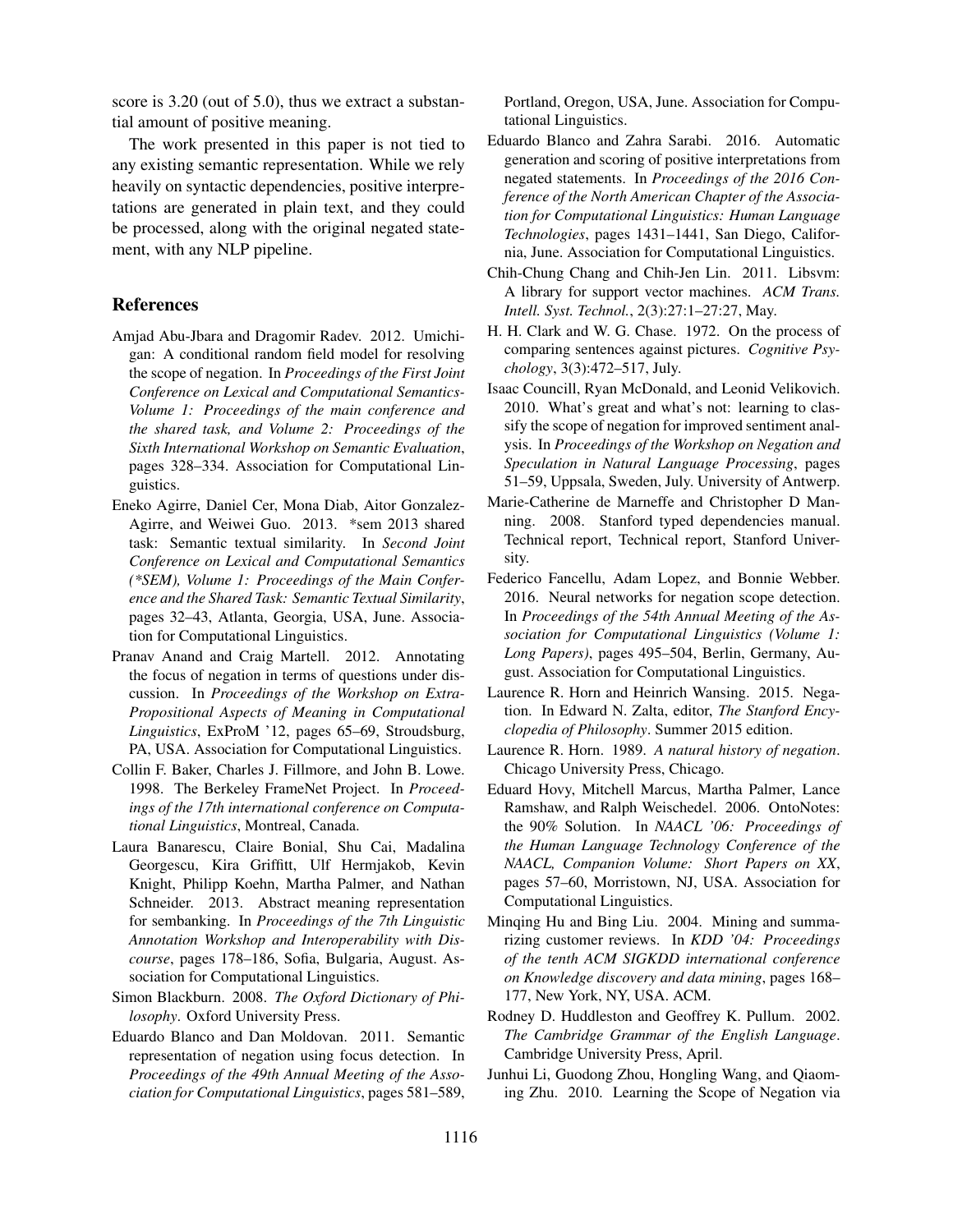Shallow Semantic Parsing. In *Proceedings of the 23rd International Conference on Computational Linguistics (Coling 2010)*, pages 671–679, Beijing, China, August. Coling 2010 Organizing Committee.

- Christopher D. Manning, Mihai Surdeanu, John Bauer, Jenny Finkel, Steven J. Bethard, and David McClosky. 2014. The Stanford CoreNLP natural language processing toolkit. In *Association for Computational Linguistics (ACL) System Demonstrations*, pages 55–60.
- Ruslan Mitkov. 2005. *The Oxford handbook of computational linguistics*. Oxford University Press.
- Roser Morante and Eduardo Blanco. 2012. \*SEM 2012 Shared Task: Resolving the Scope and Focus of Negation. In *Proceedings of the First Joint Conference on Lexical and Computational Semantics (\*SEM 2012)*, pages 265–274, Montréal, Canada, June.
- Roser Morante and Walter Daelemans. 2012. Conandoyle-neg: Annotation of negation in conan doyle stories. In *Proceedings of the Eighth International Conference on Language Resources and Evaluation, Istanbul*.
- Roser Morante and Caroline Sporleder. 2012. Modality and negation: An introduction to the special issue. *Comput. Linguist.*, 38(2):223–260, June.
- Ann E Nordmeyer and Michael C Frank. 2013. Measuring the comprehension of negation in 2-to 4-year-old children. *Proceedings of the 35th Annual Conference of the Cognitive Science Society. Austin, TX: Cognitive Science Society*.
- Lilja Øvrelid, Erik Velldal, and Stephan Oepen. 2010. Syntactic Scope Resolution in Uncertainty Analysis. In *Proceedings of the 23rd International Conference on Computational Linguistics (Coling 2010)*, pages 1379–1387, Beijing, China, August. Coling 2010 Organizing Committee.
- Arzucan Özgür and Dragomir R. Radev. 2009. Detecting Speculations and their Scopes in Scientific Text. In *Proceedings of the 2009 Conference on Empirical Methods in Natural Language Processing*, pages 1398–1407, Singapore, August. Association for Computational Linguistics.
- Martha Palmer, Daniel Gildea, and Paul Kingsbury. 2005. The Proposition Bank: An Annotated Corpus of Semantic Roles. *Computational Linguistics*, 31(1):71–106.
- Bo Pang, Lillian Lee, and Shivakumar Vaithyanathan. 2002. Thumbs up? sentiment classification using machine learning techniques. In *Proceedings of the 2002 Conference on Empirical Methods in Natural Language Processing*, pages 79–86. Association for Computational Linguistics, July.
- F. Pedregosa, G. Varoquaux, A. Gramfort, V. Michel, B. Thirion, O. Grisel, M. Blondel, P. Prettenhofer,

R. Weiss, V. Dubourg, J. Vanderplas, A. Passos, D. Cournapeau, M. Brucher, M. Perrot, and E. Duchesnay. 2011. Scikit-learn: Machine learning in Python. *Journal of Machine Learning Research*, 12:2825– 2830.

- Sameer Pradhan, Lance Ramshaw, Mitchell Marcus, Martha Palmer, Ralph Weischedel, and Nianwen Xue. 2011. Conll-2011 shared task: Modeling unrestricted coreference in ontonotes. In *Proceedings of the Fifteenth Conference on Computational Natural Language Learning: Shared Task*, pages 1–27, Portland, Oregon, USA, June. Association for Computational Linguistics.
- Randolph Quirk, Sidney Greenbaum, and Geoffrey Leech. 2000. *A comprehensive grammar of the English language*. Longman, London.
- Johan Reitan, Jørgen Faret, Björn Gambäck, and Lars Bungum. 2015. Negation scope detection for twitter sentiment analysis. In *Proceedings of the 6th Workshop on Computational Approaches to Subjectivity, Sentiment and Social Media Analysis*, pages 99–108, Lisboa, Portugal, September. Association for Computational Linguistics.
- Mats Rooth. 1985. Association with focus.
- Mats Rooth. 1992. A theory of focus interpretation. *Natural language semantics*, 1(1):75–116.
- Sabine Rosenberg and Sabine Bergler. 2012. Uconcordia: Clac negation focus detection at \*sem 2012. In *\*SEM 2012: The First Joint Conference on Lexical and Computational Semantics – Volume 1: Proceedings of the main conference and the shared task, and Volume 2: Proceedings of the Sixth International Workshop on Semantic Evaluation (SemEval 2012)*, pages 294–300, Montréal, Canada, 7-8 June. Association for Computational Linguistics.
- György Szarvas, Veronika Vincze, Richárd Farkas, and János Csirik. 2008. The BioScope corpus: annotation for negation, uncertainty and their scopein biomedical texts. In *Proceedings of BioNLP 2008*, pages 38–45, Columbus, Ohio, USA. ACL.
- Josef Taglicht. 1984. *Message and emphasis: On focus and scope in English*, volume 15. Addison-Wesley Longman Limited.
- Ton van der Wouden. 1997. *Negative contexts: collocation, polarity, and multiple negation*. Routledge, London.
- Erik Velldal, Lilja Ovrelid, Jonathon Read, and Stephan Oepen. 2012. Speculation and negation: Rules, rankers, and the role of syntax. *Comput. Linguist.*, 38(2):369–410, June.
- Bowei Zou, Guodong Zhou, and Qiaoming Zhu. 2014. Negation focus identification with contextual discourse information. In *Proceedings of the 52nd Annual Meeting of the Association for Computational*